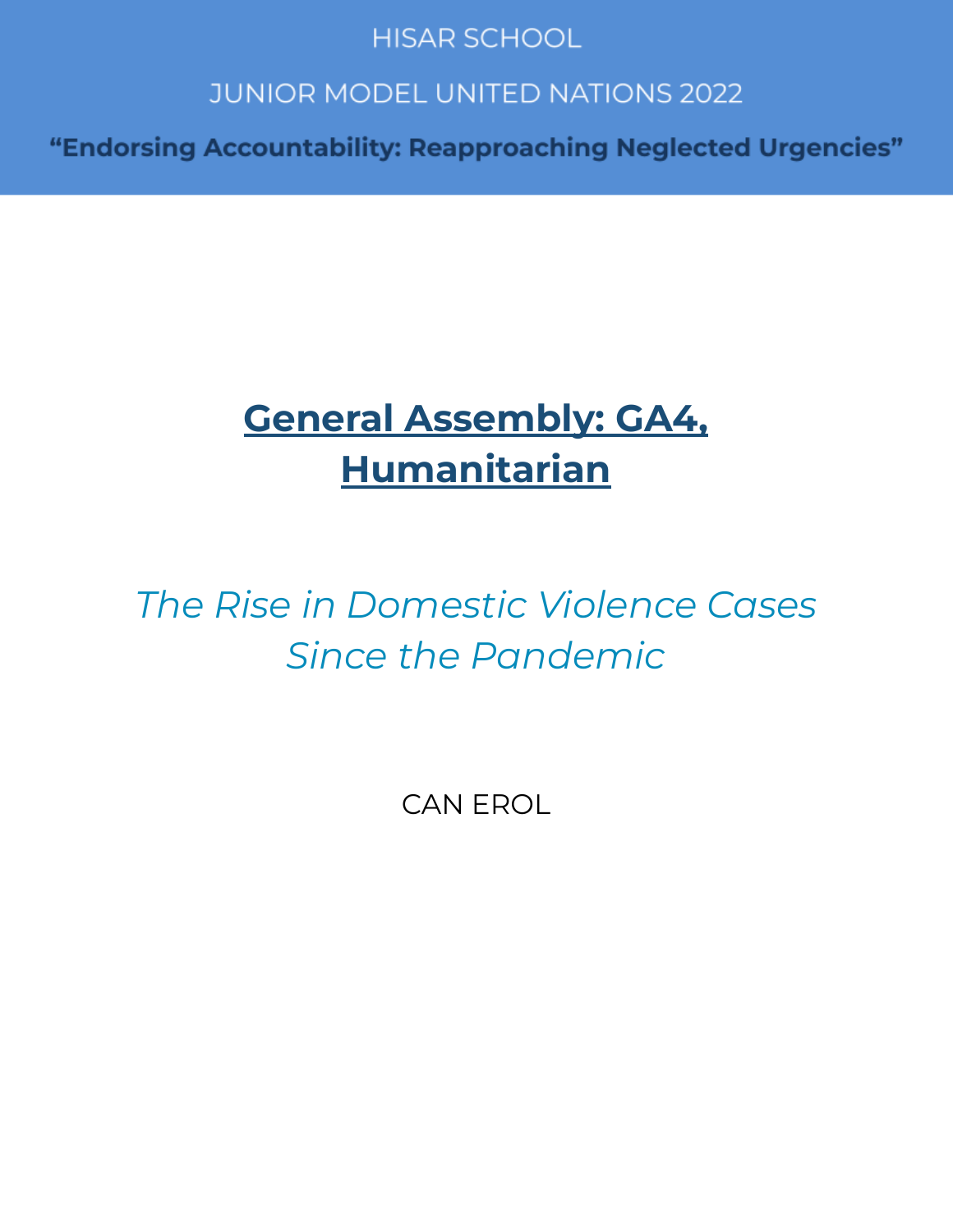**Forum:** GA4 (General Assembly - Humanitarian)

**Issue:** The Rise in Domestic Violence Cases Since the Pandemic

**Student Officer:** Can Erol - President Chair

#### **Introduction**

According to the UN Women, one in three women over the world experience domestic violence in different forms. By definition, domestic violence is a pattern of behavior aimed at gaining power or control over an intimate partner. Over the COVID pandemic, according to recent data received by the UN agencies, violence against women has followed a increasing trend. Hence, recent UN Women data shows that the exacerbating factors of the rise in domestic violence cases against women include security/health worries, cramped living conditions, isolation with abusers, movement restrictions, and deserted public spaces<sup>1</sup>. From the reasons listed, it is indeed seen that the correlation between the limitations due to the pandemic and the rise in domestic violence cases against women are significant and a must to take precautions for.



*Figure 1: Exacerbating factors behind the rise of violence against women*

<sup>1</sup> "The Shadow Pandemic: Violence against Women during Covid-19." *UN Women – Headquarters*, https://www.unwomen.org/en/news/in-focus/in-focus-gender-equality-in-covid-19-response/violence-again st-women-during-covid-19.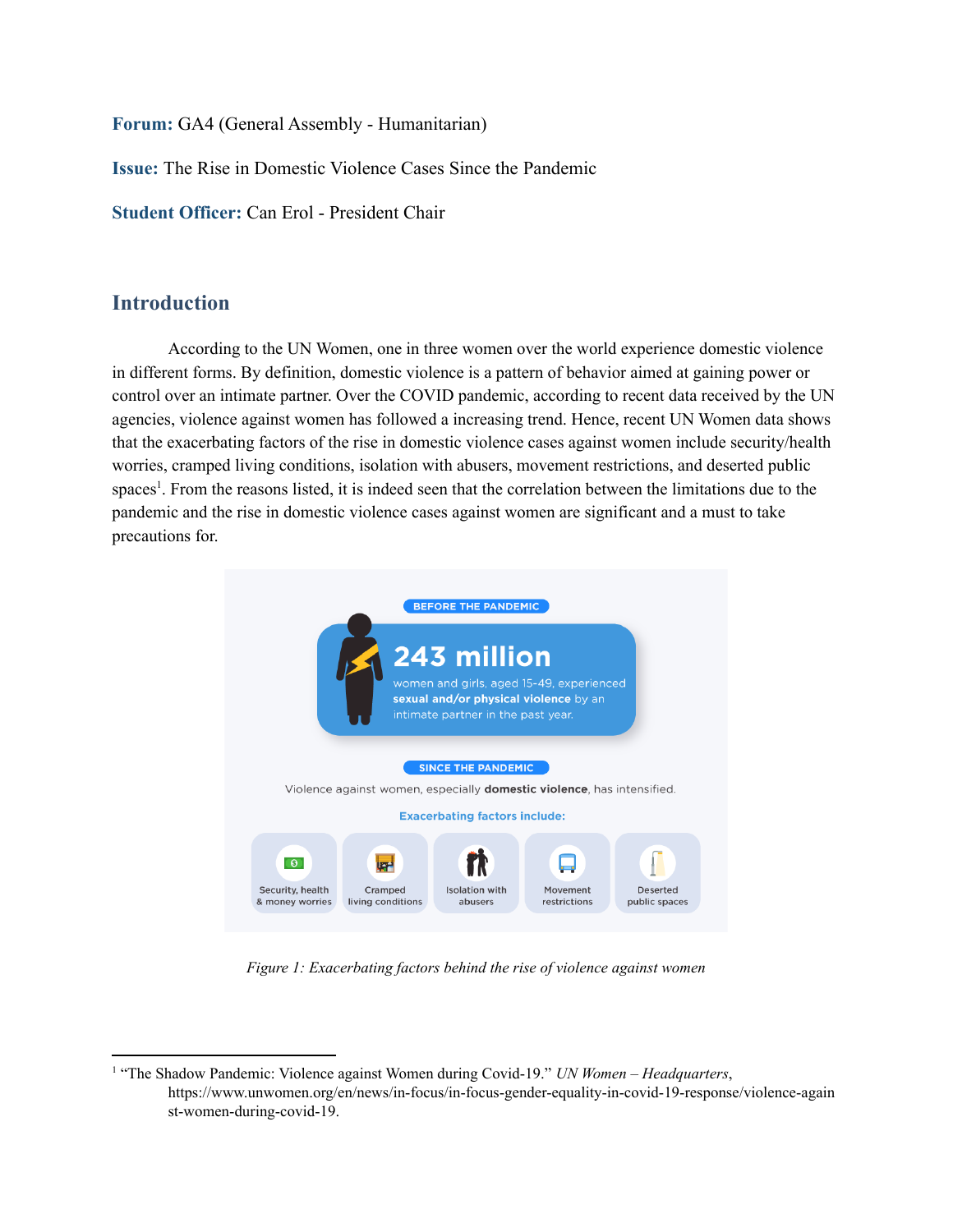At first glance, it is understandable that the delegates might not be able to find a strong and direct correlation between the pandemic and the rise in domestic violence cases. However, it is important to note that many political, humanitarian or economic issues that are often overlooked are getting more significant day by day, especially with the unusual bringings of the pandemic conditions. Thus, it is essential to reinforce accountability and re-approach such issues with utmost urgency. Regarding the rise in domestic violence cases against women, delegates are expected to analyze the exacerbating factors well and come up with proactive measures.

# **Definition of Key Terms**

**Domestic violence:** The social and legal concept that, in the broadest sense, refers to any abuse—including physical, emotional, sexual, or financial—between intimate partners, often living in the same household. The term is often used specifically to designate physical assaults upon women by their male partners, but, though rarer, the victim may be a male abused by his female partner, and the term may also be used regarding abuse of both women and men by same-sex partners.

**Abuse:** Abuse is an action that intentionally causes harm or injures another person. This can refer to physical abuse, psychological abuse, mental abuse, or child abuse

**Exacerbate:** To make something more violent, bitter, or severe.

**Proactive:** To act in anticipation of future problems, needs, or changes.

## **General Overview**

The COVID-19 pandemic has obviously affected all social, political and economic mechanisms in the most unexpected way possible. In just a short period of time, all economic activities had come to a stopping point, countries had gone into complete lockdowns, resulting in both social and economic isolation. However, among the unexpected bringings of the COVID-19 pandemic, the rise in domestic violence cases against women seems to be often neglected by many, even though the affected population constitutes a great proportion of society. As it has been also stated in the introduction, the causes of this vary greatly. However, the most prominent ones include cramped living conditions, restricted movement and isolation with abusers. Before having a concise discussion over the factors affecting the issue, it would be best to have a concrete understanding of domestic abuse.

Domestic abuse towards women includes both physical and psychological violence, and is also often seen in form of sexual violence. It is mostly reported by heterosexual women, however, it would be good to keep in mind that it is likely to be underreported in transgender and same-sex relationships. Data presented by the UN shows that there is a significant increase in such cases since the beginning of the pandemic, and that many countries have diverted their attention from preventative measures for this issue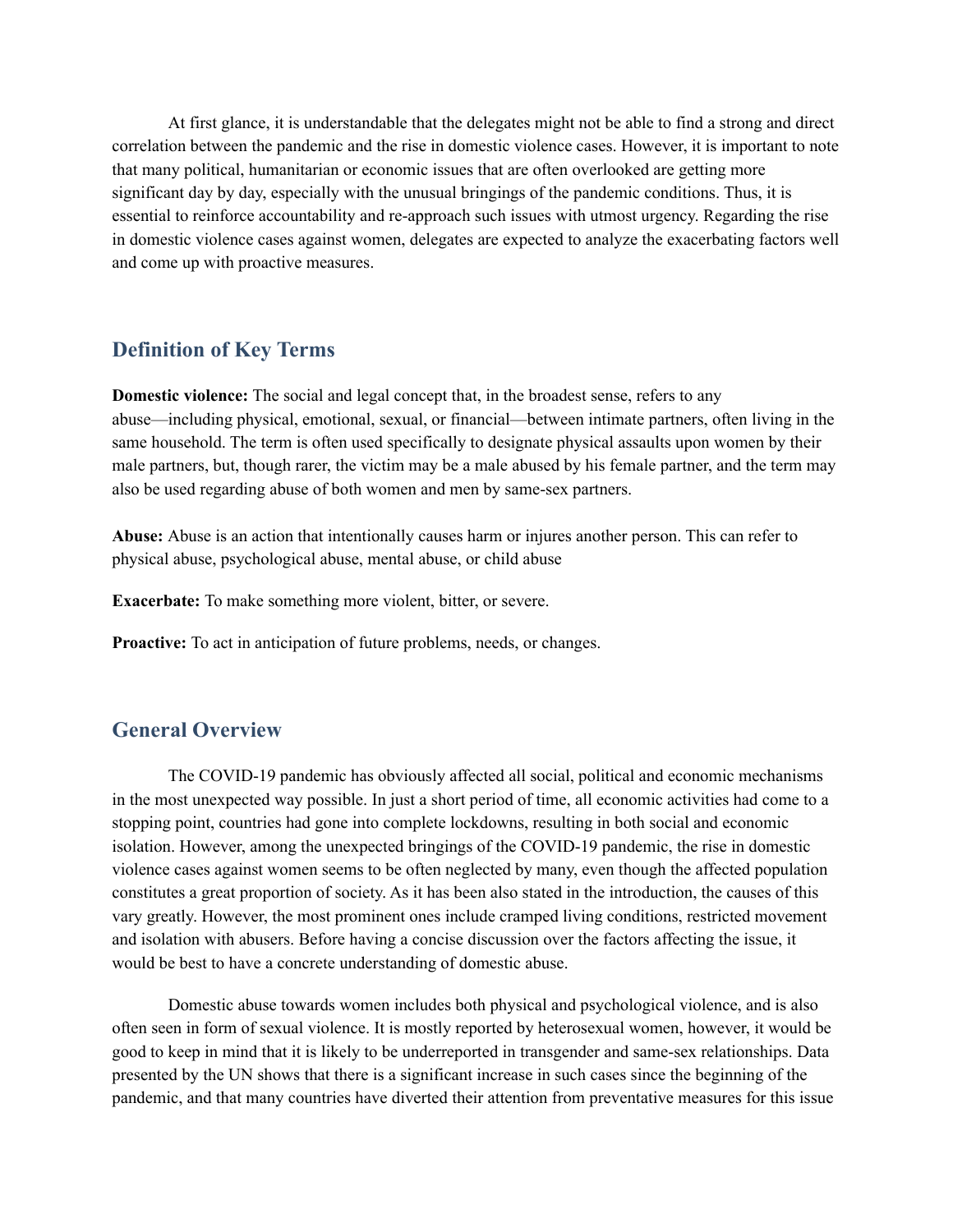to immediate COVID-19 relief. Therefore it is important to do proactive research and work on this issue, so that it regains its deserved attention back.

It has been stated that the major contributors of the issue are cramped living conditions, restricted movement and isolation with abusers. As countries declared temporary lockdowns, everyone was obliged to stay at home, and many women were left alone with their intimate partners. Hence, as the time partners had spent together increased, disagreements and unpleasant discussions had likely increased between partners. As a result, according to data emerged from different agencies around the world, violence against women have significantly increased during this last two years. Combining these factors with the adverse psychological effects of the pandemic, it is more than likely that many women continued to get abused by their partner, and couldn't find a way out due to movement restrictions.

# **Major Parties Involved and Their Views**

#### **UN Women**

UN Women is a subsidiary UN organization that aims to protect the rights and enhance the living conditions of women. UN Women has been actively collecting information from other agencies regarding the rise in domestic violence cases against women, and brought the issue to the attention of other UN organs. According to the surveys conducted by the UN Women, nearly 7 out of 10 women think that COVID-19 pandemic made things worse in terms of the rise in domestic violence cases against women.

#### **United Nations Development Programme**

UNDP is another subsidiary organization UN organization that aims to lay out sustainable and egalitarian development approaches for the member states. In this context, UNDP is also another important organization regarding data collection and possible solution attempts of the issue at hand. UNDP also issued reports in collaboration with UN Women regarding the increase in domestic violence cases against women during COVID-19.

#### **Office of High Commissioner for Human Rights**

OHCHR is a branch of the United Nations that has the core aim of protection of human rights of all people. Hence, OHCHR is in a key position regarding all strategies to prevent domestic violence against women.

# **Timeline of Events**

| 17 November 2019 | The COVID-19 pandemic started. |
|------------------|--------------------------------|
|                  |                                |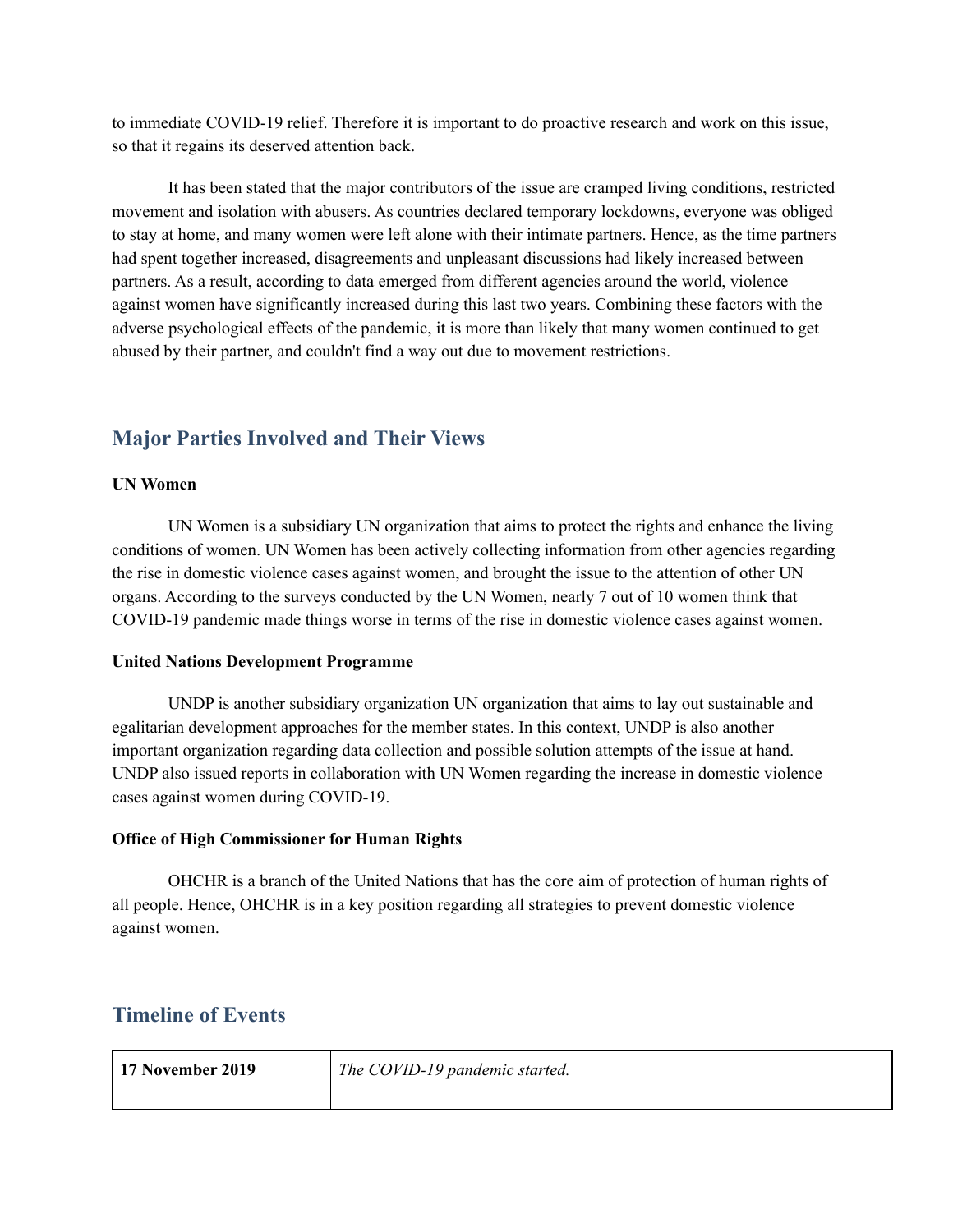| 2020 | Many countries declared complete lockdown in high hopes of curbing the<br>spread of the virus.                                                                          |
|------|-------------------------------------------------------------------------------------------------------------------------------------------------------------------------|
| 2020 | Emerging data drew attention to the rise in domestic violence cases against<br>women since the beginning of the pandemic.                                               |
| 2020 | UN Women published "Intensification of efforts to eliminate all forms of<br>violence against women: Report of the Secretary General."                                   |
| 2021 | UNDP established "COVID-19 Global Response Tracker" in order to monitor<br>governments' responses to the pandemic conditions worldwide.                                 |
| 2021 | The United Nations Office on Drugs and Crime publishes "Killings of women<br>and girls by their intimate partner or other family members, Global estimates<br>$2020.$ " |
| 2021 | UN Women publishes "Online and ICT facilitated violence against women and<br>girlss during COVID-19."                                                                   |

# **Treaties and Events**

*Istanbul Convention: The Convention on Preventing and Combating Violence against Women and Domestic Violence is a comprehensive treaty aiming to ensure women's total liberation from any and all kinds of violence. The European legal instrument has been lobbied by 47 member states, and* opened for signature on 11 May 2011. In 2014, it went into force following its 10th ratification. On *20 March 2021, Recep Tayyip Erdogan, the president of Turkey, announced that Turkey had withdrawn from the treaty by presidential decree. This collected criticism around the world, as rates of violence against women especially soared in Turkey in the last two years.*

*Declaration on the Elimination of Violence Against Women: The declaration that has been proclaimed by* General Assembly resolution 48/104 of 20 December 1993 has the core aim to eradicate any and all kinds *of violence against women, In that sense, the resolution is proactively issued.*

# **Evaluation of Previous Attempts to Resolve the Issue**

As the countries have faced the significant challenges presented by the COVID-19 pandemic, they have also started to see the prominence of the rise in domestic violence cases against women, However, it is safe to say that many governments have failed to respond swiftly to the emerging reports, and that they instead concentrated resources on immediate COVID-19 relief systems. After the harsh realization, again, countries often trusted their current legislative instruments on the matter, however, those also proved to be ineffective, mainly because of underreporting. Thus, governments should now see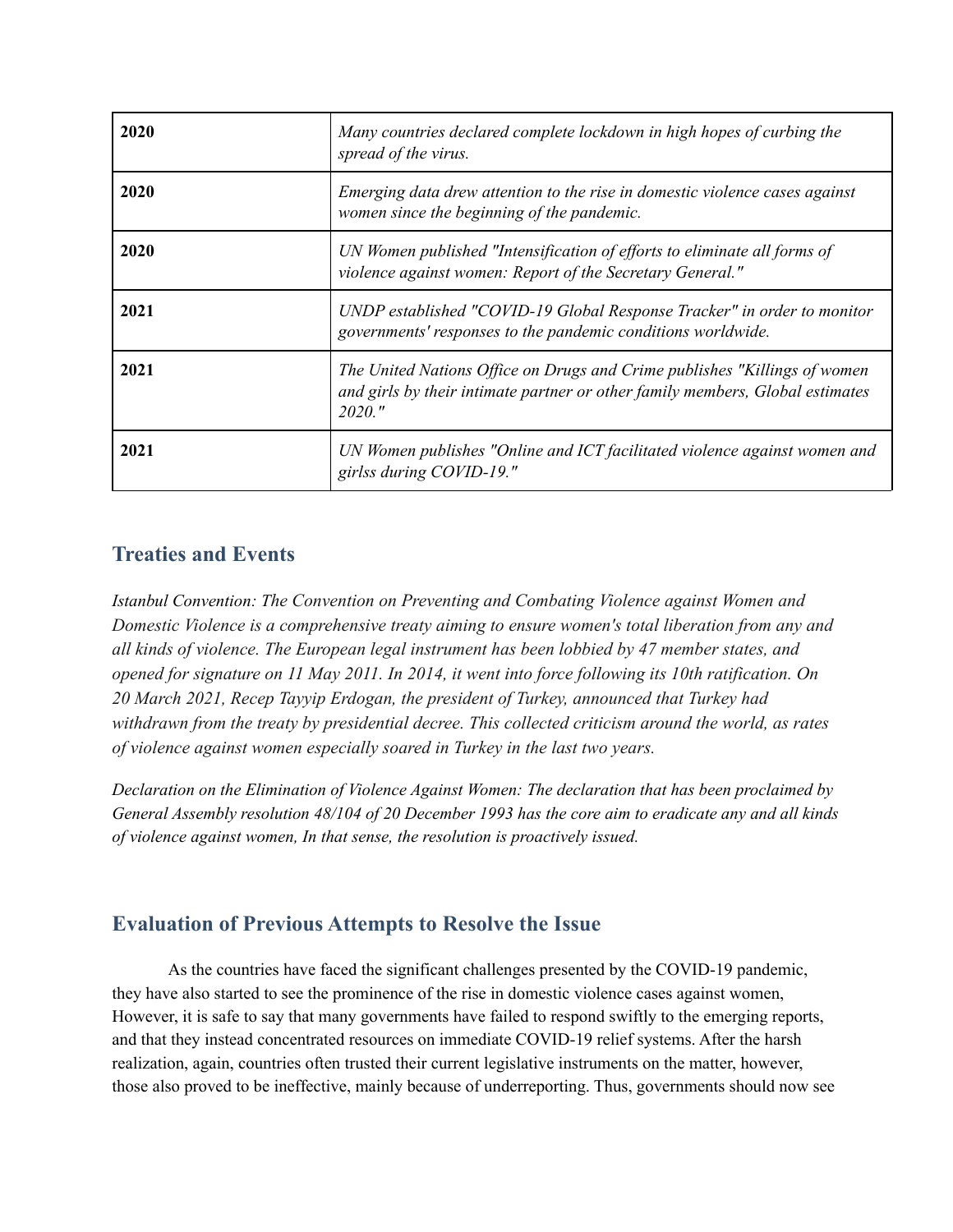that trust in already established treaties and conventions were ineffective. With the situations of active lockdowns, meaning restricted movement, and economic and political concerns governments basically didn't put the required attention into the issue.

## **Possible Solutions**

Possible solutions for the issue vary greatly, from social approaches to economic approaches. First of all, it is essential to put women at the heart of the solutions and policy changes. Ensuring women's equal representation in all task forces regarding COVID-19 is therefore a crucial step in making sure that their voice is equally heard. Additionally, delegates should thrive to create solution alternatives that provide resource to address violence against women in COVID-19 recovery plans. Evidence-based and holistic measures must be taken, so that the accountability principle is held upright.

At this point, delegates are also highly encouraged to research in-depth regarding the roots of domestic violence against women and come up with middle-long term solution proposals that are meant to eradicate violence against women, In such efforts, past treaties should be analyzed and their incomplete parts should be detected. Delegates may then try to address these incomplete aspects of the treaties in the best way they can. It is also important to note that providing financial freedom to women is another key in indirectly cease domestic violence against women. Delegates should bear in mind the fact that many women cannot leave their abusers simply because of financial dependence.

Moving forward, delegates are also encouraged to establish specialized and local data collection centers regarding the rise in violence cases, such that effective monitoring could be put in place and local organizations may work in collaboration with the UN Women.

#### **Bibliography**

- "Abuse." *Legal Information Institute*, Legal Information Institute, https://www.law.cornell.edu/wex/abuse.
- "Covid-19 and Violence against Women: What the Data Tells Us." *UN Women – Headquarters*, 24 Nov. 2021,

https://www.unwomen.org/en/news-stories/feature-story/2021/11/covid-19-and-violence-againstwomen-what-the-data-tells-us.

"Declaration on the Elimination of Violence Against Women." *OHCHR*, https://www.ohchr.org/en/professionalinterest/pages/violenceagainstwomen.aspx.